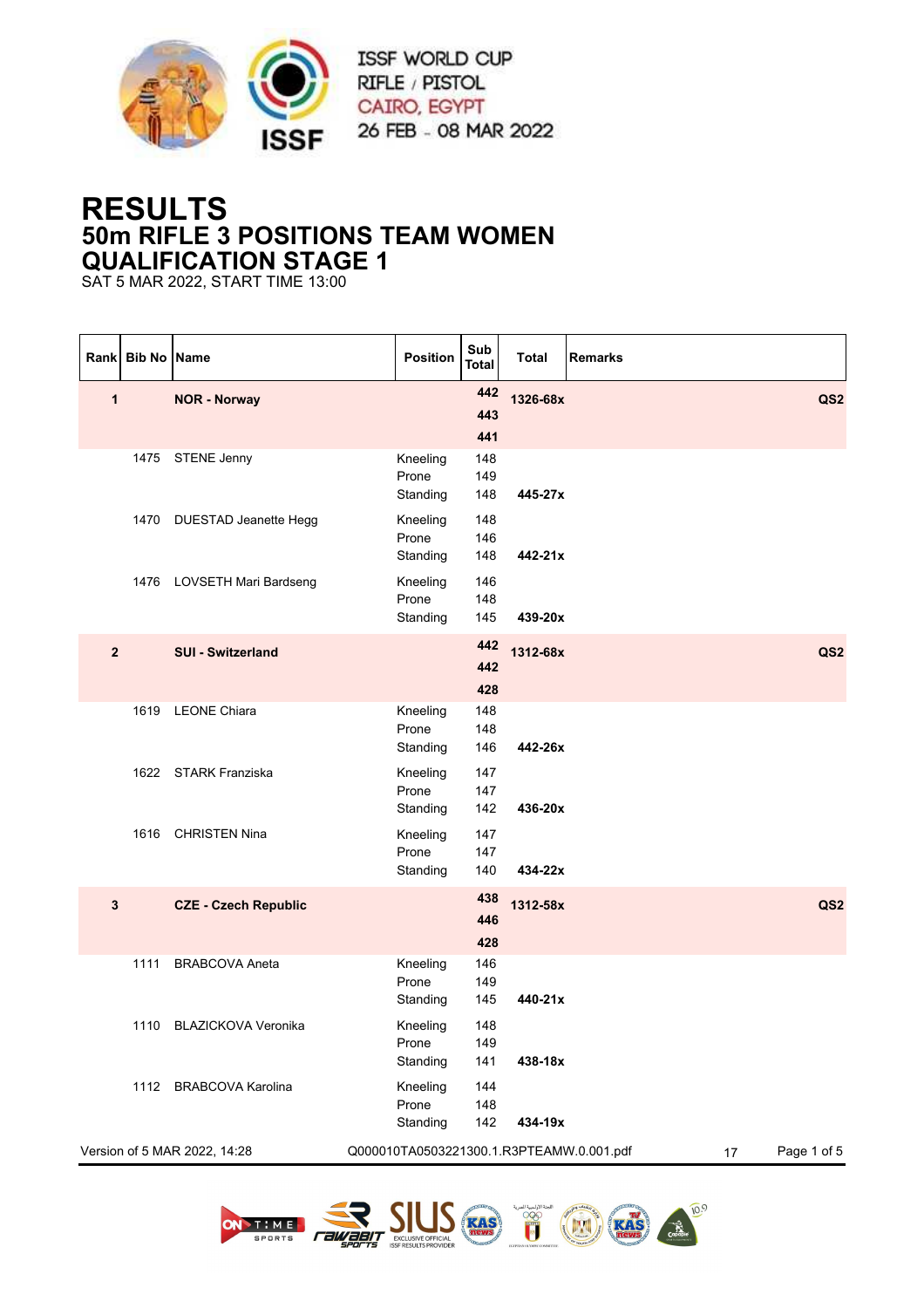| Rank           | <b>Bib No Name</b> |                             | <b>Position</b>               | Sub<br>Total      | <b>Total</b> | <b>Remarks</b>  |
|----------------|--------------------|-----------------------------|-------------------------------|-------------------|--------------|-----------------|
| 4              |                    | <b>GER - Germany</b>        |                               | 436<br>442<br>431 | 1309-52x     | QS <sub>2</sub> |
|                | 1220               | <b>MUELLER Lisa</b>         | Kneeling<br>Prone<br>Standing | 147<br>148<br>144 | 439-21x      |                 |
|                |                    | 1213 BEER Jolyn             | Kneeling<br>Prone<br>Standing | 146<br>148<br>144 | 438-16x      |                 |
|                |                    | 1226 STEFFEN Hannah         | Kneeling<br>Prone<br>Standing | 143<br>146<br>143 | 432-15x      |                 |
| 5              |                    | <b>USA - United States</b>  |                               | 436<br>436<br>432 | 1304-50x     | QS <sub>2</sub> |
|                | 1730               | <b>TUCKER Mary Carolynn</b> | Kneeling<br>Prone<br>Standing | 148<br>149<br>142 | 439-21x      |                 |
|                |                    | 1724 MADDALENA Sagen        | Kneeling<br>Prone<br>Standing | 144<br>145<br>144 | $433 - 13x$  |                 |
|                |                    | 1733 ZAUN Katie Lorraine    | Kneeling<br>Prone<br>Standing | 144<br>142<br>146 | 432-16x      |                 |
| 6              |                    | <b>AUT - Austria</b>        |                               | 434<br>440<br>428 | 1302-50x     | QS <sub>2</sub> |
|                |                    | 1020 KOECK Rebecca          | Kneeling<br>Prone<br>Standing | 147<br>147<br>142 | 436-15x      |                 |
|                | 1019               | <b>HOFMANN Olivia</b>       | Kneeling<br>Prone<br>Standing | 142<br>146<br>146 | 434-18x      |                 |
|                |                    | 1030 WAIBEL Sheileen        | Kneeling<br>Prone<br>Standing | 145<br>147<br>140 | 432-17x      |                 |
| $\overline{7}$ |                    | SLO - Slovenia              |                               | 435<br>438<br>428 | 1301-60x     | QS <sub>2</sub> |
|                | 1594               | <b>DVORSAK Ziva</b>         | Kneeling<br>Prone<br>Standing | 147<br>145<br>145 | 437-21x      |                 |
|                | 1597               | <b>KUHARIC Urska</b>        | Kneeling<br>Prone<br>Standing | 147<br>147<br>142 | 436-25x      |                 |
|                | 1595               | JEROVSEK Klavdija           | Kneeling<br>Prone<br>Standing | 141<br>146<br>141 | 428-14x      |                 |

Version of 5 MAR 2022, 14:28 Q000010TA0503221300.1.R3PTEAMW.0.001.pdf 17 Page 2 of 5

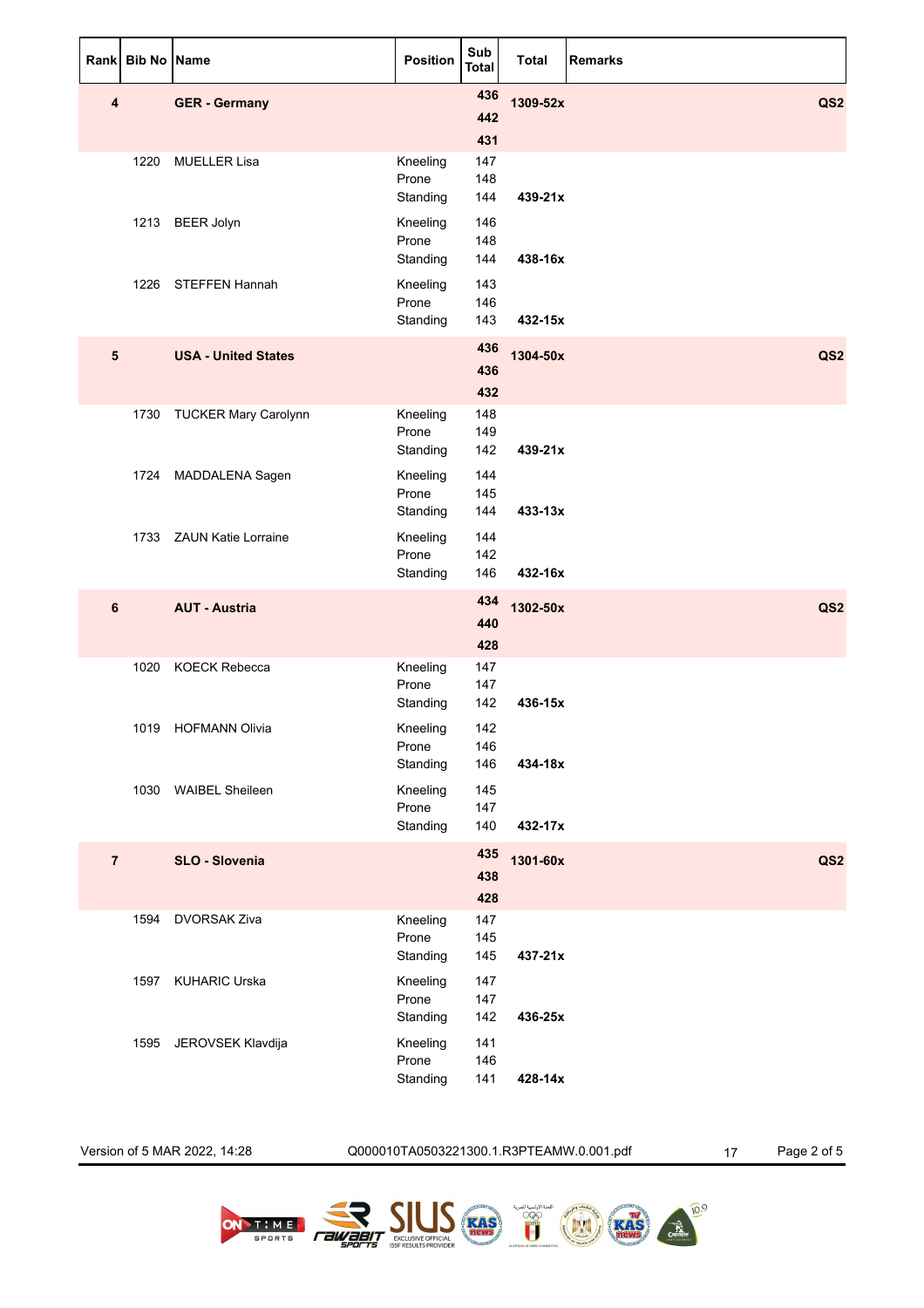| Rank | <b>Bib No Name</b> |                           | <b>Position</b>               | Sub<br><b>Total</b> | <b>Total</b> | <b>Remarks</b>  |
|------|--------------------|---------------------------|-------------------------------|---------------------|--------------|-----------------|
| 8    |                    | <b>POL - Poland</b>       |                               | 431<br>441<br>429   | 1301-49x     | QS <sub>2</sub> |
|      |                    | 1510 STANKIEWICZ Aneta    | Kneeling<br>Prone<br>Standing | 143<br>148<br>144   | 435-18x      |                 |
|      |                    | 1502 KOCHANSKA Natalia    | Kneeling<br>Prone<br>Standing | 146<br>147<br>142   | 435-16x      |                 |
|      | 1508               | NAGAY Agnieszka           | Kneeling<br>Prone<br>Standing | 142<br>146<br>143   | 431-15x      |                 |
| 9    |                    | <b>KAZ - Kazakhstan</b>   |                               | 434<br>438<br>428   | 1300-58x     |                 |
|      |                    | 1382 BEZRUKOVA Yelizaveta | Kneeling<br>Prone<br>Standing | 146<br>147<br>146   | 439-19x      |                 |
|      |                    | 1380 ALTUKHOVA Arina      | Kneeling<br>Prone<br>Standing | 146<br>146<br>143   | 435-19x      |                 |
|      |                    | 1385 LE Alexandra         | Kneeling<br>Prone<br>Standing | 142<br>145<br>139   | 426-20x      |                 |
| 10   |                    | <b>ITA - Italy</b>        |                               | 439<br>433<br>426   | 1298-58x     |                 |
|      | 1337               | <b>CECCARELLO Sofia</b>   | Kneeling<br>Prone<br>Standing | 148<br>147<br>142   | 437-22x      |                 |
|      | 1340               | <b>GAMBARO Barbara</b>    | Kneeling<br>Prone<br>Standing | 147<br>145<br>140   | 432-17x      |                 |
|      |                    | 1355 ZIVIANI Martina      | Kneeling<br>Prone<br>Standing | 144<br>141<br>144   | 429-19x      |                 |
| 11   |                    | <b>CRO - Croatia</b>      |                               | 430<br>435<br>430   | 1295-50x     |                 |
|      | 1099               | <b>BOROVIC Tanja</b>      | Kneeling<br>Prone<br>Standing | 145<br>146<br>142   | 433-17x      |                 |
|      | 1101               | <b>GUSTIN Valentina</b>   | Kneeling<br>Prone<br>Standing | 143<br>145<br>144   | 432-15x      |                 |
|      |                    | 1106 ZELJKOVIC Marta      | Kneeling<br>Prone<br>Standing | 142<br>144<br>144   | 430-18x      |                 |

Version of 5 MAR 2022, 14:28 Q000010TA0503221300.1.R3PTEAMW.0.001.pdf 17 Page 3 of 5

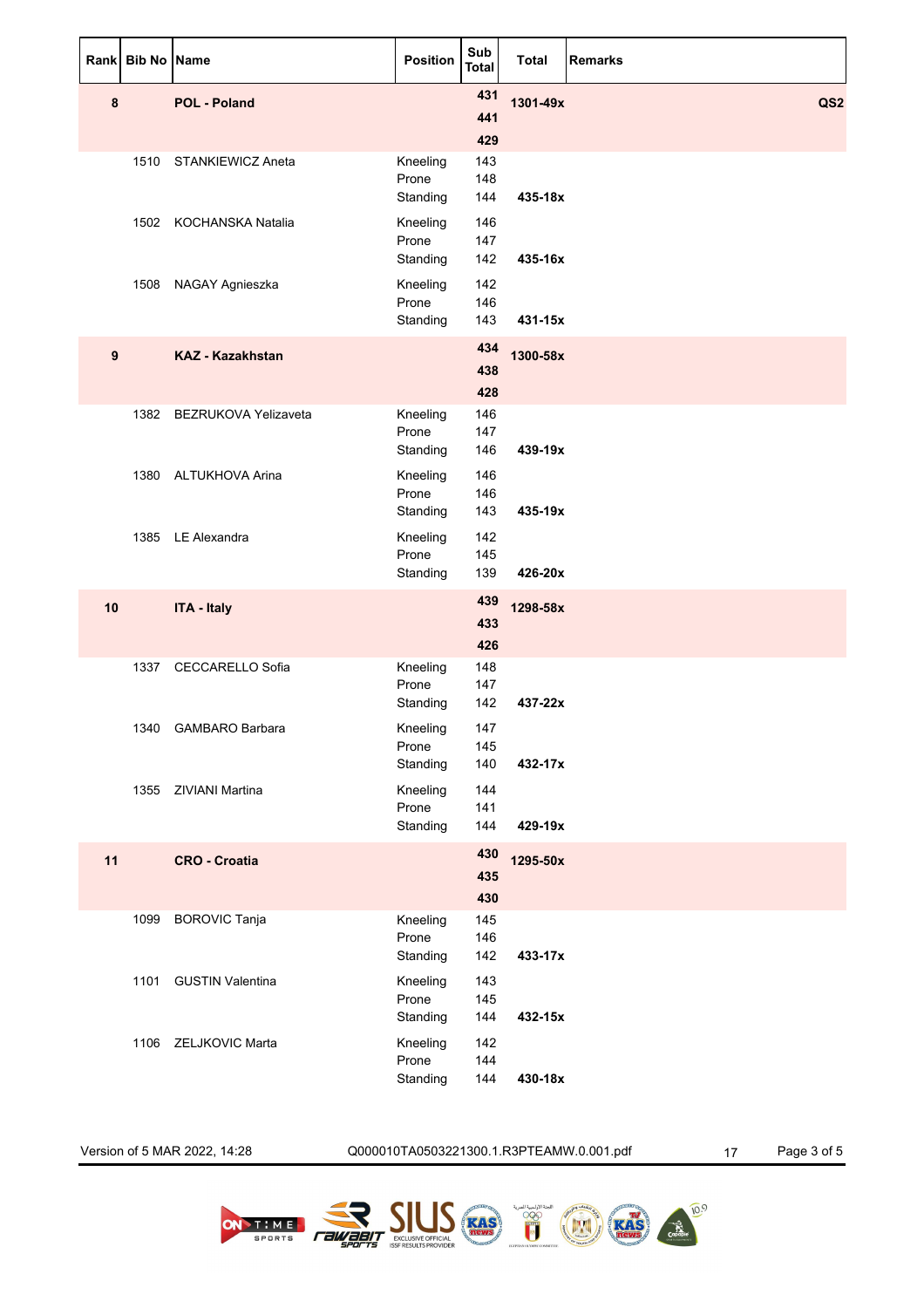| Rank | <b>Bib No Name</b> |                               | <b>Position</b>               | Sub<br>Total      | <b>Total</b> | <b>Remarks</b> |
|------|--------------------|-------------------------------|-------------------------------|-------------------|--------------|----------------|
| 12   |                    | <b>INA - Indonesia</b>        |                               | 431<br>435<br>429 | 1295-43x     |                |
|      | 1271               | TOYYIBA Vidya Rafika Rahmatan | Kneeling<br>Prone<br>Standing | 144<br>144<br>146 | 434-13x      |                |
|      | 1257               | DHIYAANISA Audrey Zahra       | Kneeling<br>Prone<br>Standing | 144<br>145<br>142 | 431-14x      |                |
|      | 1259               | KUSUMAWARDANI Diaz            | Kneeling<br>Prone<br>Standing | 143<br>146<br>141 | 430-16x      |                |
| 13   |                    | IND - India                   |                               | 421<br>432<br>431 | 1284-45x     |                |
|      | 1288               | SADANGI Shriyanka             | Kneeling<br>Prone<br>Standing | 145<br>146<br>147 | 438-19x      |                |
|      | 1289               | <b>SAMRA Sift Kaur</b>        | Kneeling<br>Prone<br>Standing | 141<br>145<br>144 | 430-14x      |                |
|      | 1279               | <b>CHANDELA Apurvi</b>        | Kneeling<br>Prone<br>Standing | 135<br>141<br>140 | 416-12x      |                |
| 14   |                    | <b>HUN - Hungary</b>          |                               | 429<br>435<br>420 | 1284-40x     |                |
|      | 1246               | <b>DENES Eszter</b>           | Kneeling<br>Prone<br>Standing | 144<br>146<br>141 | $431 - 13x$  |                |
|      | 1249               | <b>MESZAROS Eszter</b>        | Kneeling<br>Prone<br>Standing | 144<br>144<br>142 | 430-15x      |                |
|      |                    | 1247 GASPAR Lalita            | Kneeling<br>Prone<br>Standing | 141<br>145<br>137 | 423-12x      |                |
| 15   |                    | SVK - Slovakia                |                               | 422<br>433<br>426 | 1281-34x     |                |
|      | 1626               | DEMJEN PESKOVA Daniela        | Kneeling<br>Prone<br>Standing | 143<br>146<br>142 | 431-16x      |                |
|      | 1630               | NAKATOVA Zuzana               | Kneeling<br>Prone<br>Standing | 138<br>146<br>144 | 428-11x      |                |
|      | 1631               | NOVOTNA Kamila                | Kneeling<br>Prone<br>Standing | 141<br>141<br>140 | 422- 7x      |                |

Version of 5 MAR 2022, 14:28 Q000010TA0503221300.1.R3PTEAMW.0.001.pdf 48C2 17 Page 4 of 5